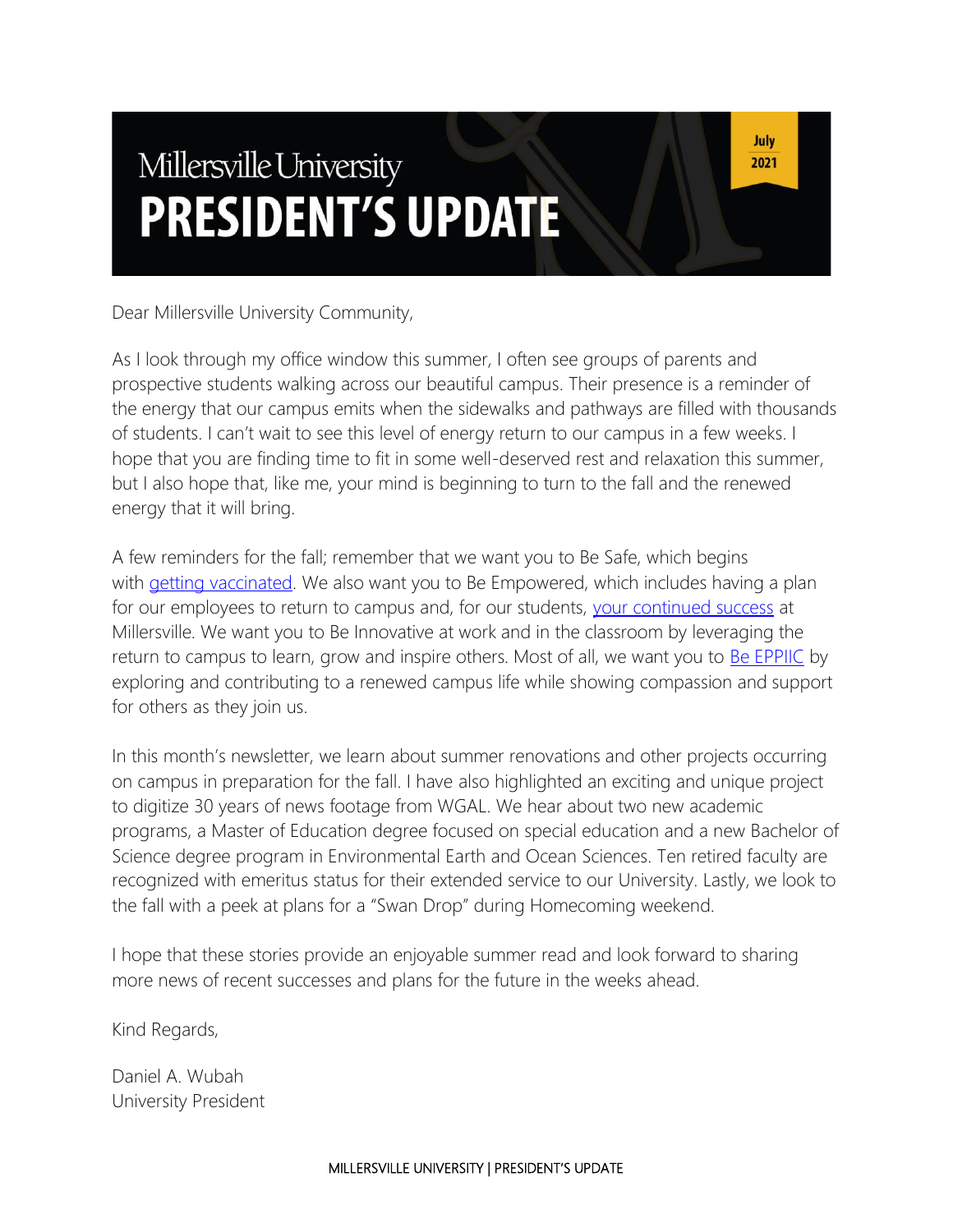# SUMMER RENOVATIONS AT MILLERSVILLE

One of the constants on most university campuses during the summer is a cacophony of construction noise. As we prepare for the return of students for the fall semester, our campus is buzzing with such noise due to several ongoing projects. Below, I share a few of these projects.

#### **Facilities**

- The Student Memorial Center will get a new card access system for certain entrances that will automate the locking and unlocking of the SMC.
- New lighting fixtures and a sound system will be installed at the Carpenter-Trout Strength Center.
- With renovations completed at Dilworth, Payroll moved to the west side of the building and opened up space for training purposes.
- A water distribution upgrade will add two additional test wells to provide redundancy for the current well.
- The Francine G. McNairy Library and Learning Forum is getting sound-dampening HVAC modifications.
- Buildings across campus will be upgraded to comply with new IT security protocols.

#### Educational Buildings

- Renovations in Osburn Hall will allow for the installation of a new ESKO plottercutter system, a machine that can be used to cut through various materials and fabricate simulated packaging, for students in the Packaging Engineering Technology program.
- Breidenstine Hall will soon have a new fabrication lab.
- Dutcher Hall now has a new Entertainment Technology Studio on the second floor.

#### Exterior Renovations

- The Unity Plots are receiving landscaping.
- New flashing lights, signs and road striping will be installed at the intersection of West Frederick Street and Shenks Lane.
- McComsey Hall is getting new benches and chairs for students to gather.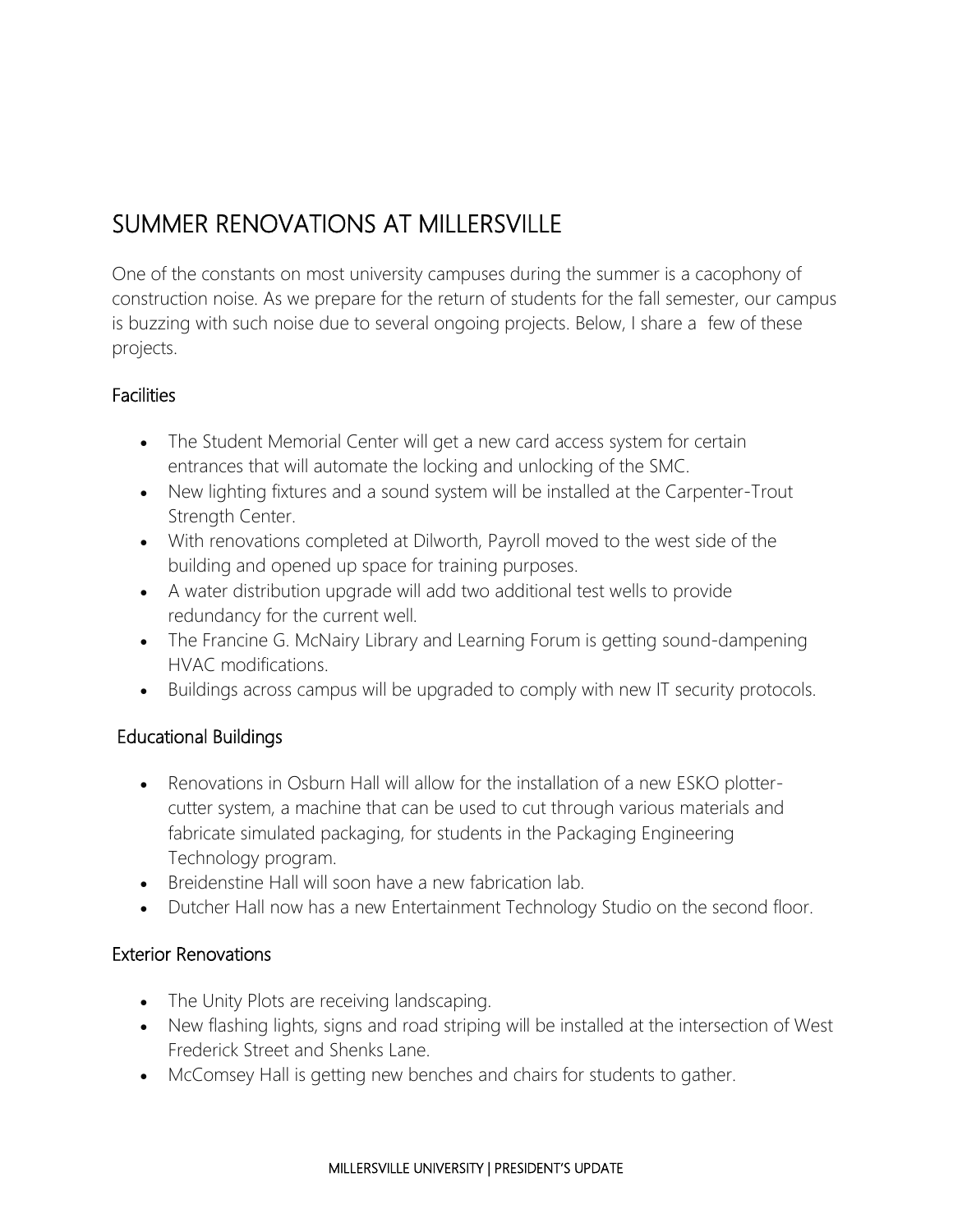• The Fiat Lux Society will have a donor recognition wall and walkway northeast of the Francine G. McNairy Library and Learning Forum that runs parallel to George Street.

# FILM DIGITIZATION PROJECT GIVES STUDENTS GLIMPSE INTO THE PAST

This summer, WGAL and Millersville University are continuing our partnership to preserve history-making moments of the past. The digitization project, first announced in the fall of 2019, involves converting films from old footage that made the headlines on WGAL from 1949 to 1979 into electronic files. It is likely that this film archive contains rare footage of historical events in central Pennsylvania that may have been forgotten.

Once digitized, the film clips will be put on a cloud server for long-term storage. As the project advances, the collection will be searchable and curated clips will be available to the public to view via the University's digital collections at [https://millersville.tind.io/.](https://millersville.tind.io/)

Thousands of film clips were examined by the MU Archives and Special Collections Department to select those that need attention. The films contain footage of local interest, such as the Farm Show in Harrisburg and the York Fair. These films also provide a regional lens for important national movements such as a Vietnam prisoner of war's homecoming and the 1969 York, PA protests against racism and police violence. We expect the film archive to provide critical insight into the history of our region.

Recent MU graduate Adam Omar was hired to work on the project as his first job out of college. He is using a specialized film scanner to digitize the film to ensure that these moments are preserved.

Student learning is at the center of the project. MU plans to create an interdisciplinary project team of student interns to work on the preservation and digitization of the archive. Students will help with everything from inventorying the film to developing a scanning process and preparing the film for the in-house digitization process.

For more on the project, click here **Digitization Project**.

# NEW PROGRAM PROMOTES EXCELLENCE IN ENVIRONMENTAL EARTH AND OCEAN SCIENCES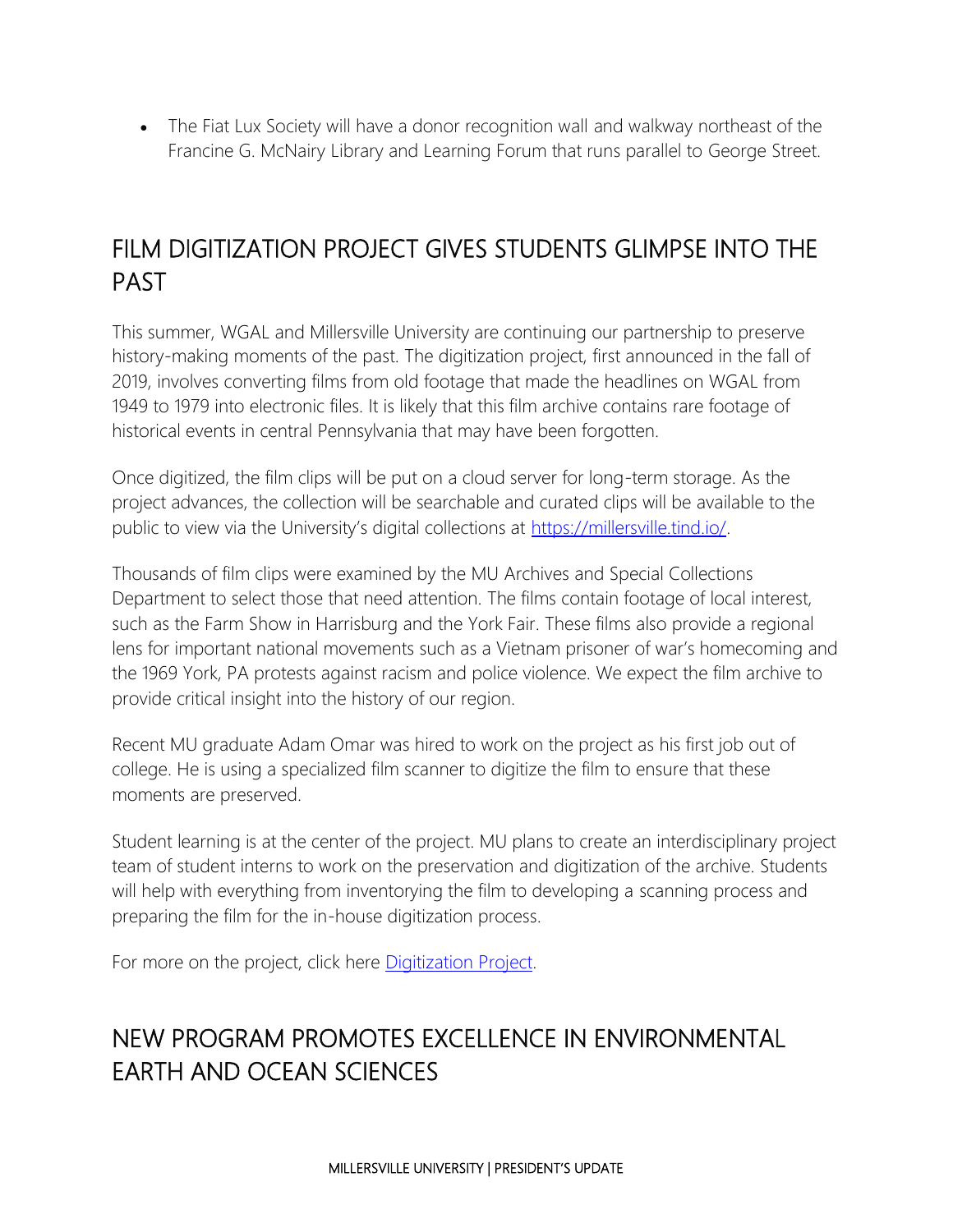Millersville University recently announced the creation of a new Bachelor of Science degree in Environmental Earth and Ocean Sciences (EEOS) with concentrations in Environmental Geology, Environmental Ocean Sciences and Environmental Earth Sciences. Students will start enrolling in the new degree this fall. The new EEOS degree replaces five traditional earth sciences programs with a contemporary curriculum that will engage students in hands-on field and laboratory-intensive activities that will train them to solve today's complex environmental problems.

EEOS students will gain technical expertise in investigative methods and practical experience in communicating environmental science to both novice and professional audiences. Graduates of the environmental geology concentration meet the necessary curricular requirements to be eligible for professional licensure; graduates of the BS EEOS program will be able to immediately step into a variety of careers, including:

- Environmental Scientist
- Environmental Monitoring Specialist
- Geologist/Field Geologist
- Oceanographer
- Watershed Manager
- Hydrologist/Hydrogeologist
- Hydrographer
- Remote Sensing/Geodetic Surveying Specialist
- Coastal Geologist
- Marine Policy Specialist
- Government Research Scientist
- Coastal Resources Analyst
- Environmental Educator

The new inclusive degree will be accessible to students from a variety of backgrounds and provide flexibility in course requirements so that students may explore their environmental interests.

# NEW MASTER'S PROGRAM FOCUSES ON ACCOMPLISHED **TEACHERS**

Millersville University is now offering a new Master of Education degree focused on special education for accomplished teachers. The program was recently revamped with an emphasis on producing outstanding special education teachers. Although it is not required, it is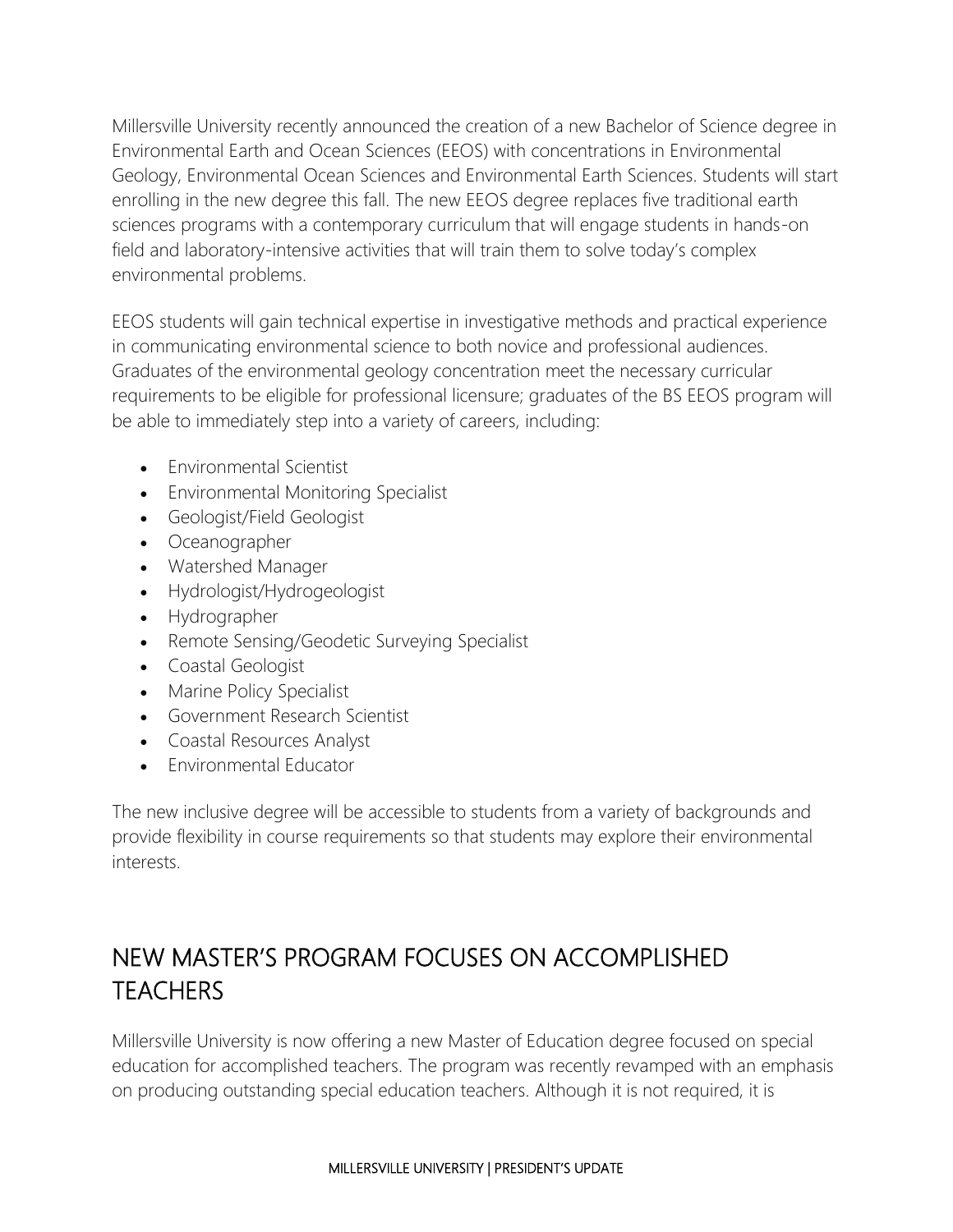recommended that students in the program have at least three years of special education teaching experience.

The program was officially updated two years ago after the University recognized the need for a program for special education teachers looking to continue their education after already being placed in a career.

Many of the new classes within the program focus on advanced topics such as leadership, collaboration and research. The classes use a hybrid approach to give students time to implement their new skills in their own classrooms.

One of the biggest changes to the program is that rather than completing a thesis or field placement, students in the program will experience a specialized capstone activity.

Dr. Richard Mehrenberg says the program is designed to foster excellence in the special education classroom. He explains that the thesis is a culminating activity more beneficial for someone pursuing a career as a professor or formal researcher.

For the capstone activity, each student is paired with an advisor who works with them to identify strengths, interests and goals. Together, an individual plan is written and created to allow the candidate to demonstrate their mastery of the program's objectives.

Mariel DeLuca was the first graduate of the program. While under the supervision of Dr. Janet Josephson, DeLuca put together several in-service opportunities for other student teachers.

Dr. Mehrenberg says that few master's programs focus solely on supporting accomplished teachers. Millersville's graduate curriculum is designed to take special education teachers to the next level. It complements and builds upon the fundamentals introduced in our undergraduate program.

Exceptional students deserve exceptional teachers. More information can be found about this program [here.](https://www.millersville.edu/programs/special-education-grad.php)

# EMERITI FACULTY COLLECTIVELY SERVED FOR OVER THREE **CENTURIES**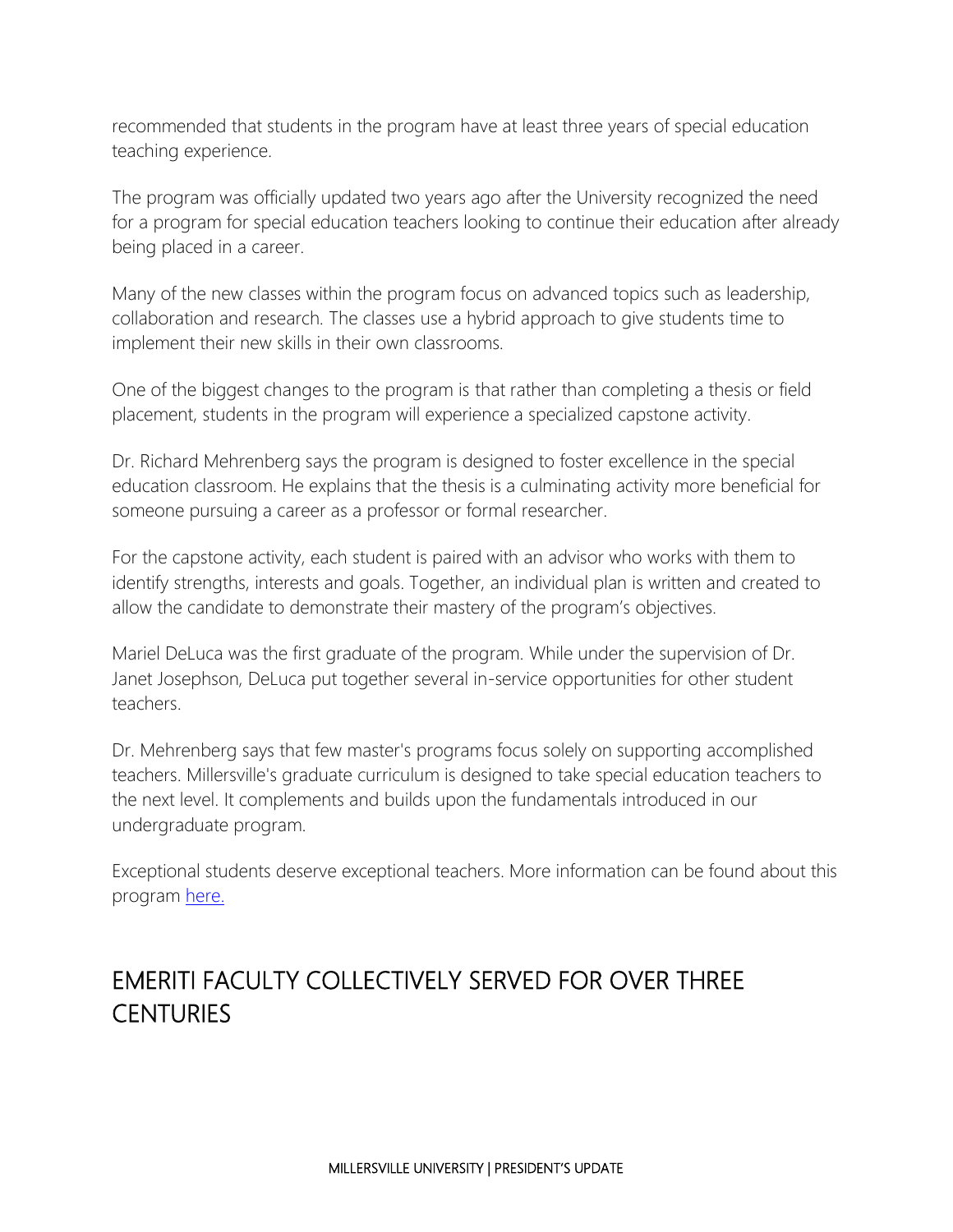Millersville University's Council of Trustees recently voted to approve 10 faculty members for emeritus status. The following faculty members have a combined 323 years of experience educating students at MU.

#### Dr. Ximena Catepillán

Dr. Catepillán served as a faculty member of the Department of Mathematics at Millersville University since 1991, a total of 29 years.

#### Dr. Frederick Foster-Clark

Dr. Foster-Clark, Professor of Psychology, retired in July 2020 following 31 years of dedicated and distinguished service to Millersville University.

#### Dr. Mary Hendricks Glazier

Dr. Glazier, former Director of the Center for Public Scholarship and Social Change, served on the faculty in the Department of Criminology, Sociology and Anthropology for 32 years (1988-2020).

#### Dr. Claudia Haferkamp

Dr. Haferkamp, Associate Professor of Psychology, retired in August 2020 following 28 years of dedicated and distinguished service to Millersville University.

#### Dr. Gerard Igyor

Dr. Igyor retired in June 2020 after 27 years of distinguished teaching, advising, research and service in the Department of Communication and Theatre.

#### Dr. Bruce Ikenaga

Dr. Ikenaga served as a faculty member of the Mathematics Department of Millersville University since 1994, a total of 26 years.

#### Dr. Manwoo Lee

Dr. Lee, Professor of Government and Political Affairs, retired in 2012, after 43 distinguished years on the faculty of Millersville University.

#### Dr. Blaise Liffick

Dr. Liffick served in the Department of Computer Science at Millersville University for 39 years (August 1981 – May 2020).

#### Dr. Ronald Umble

Dr. Umble served as a faculty member of the Mathematics Department of Millersville University since 1984, a total of 35 years.